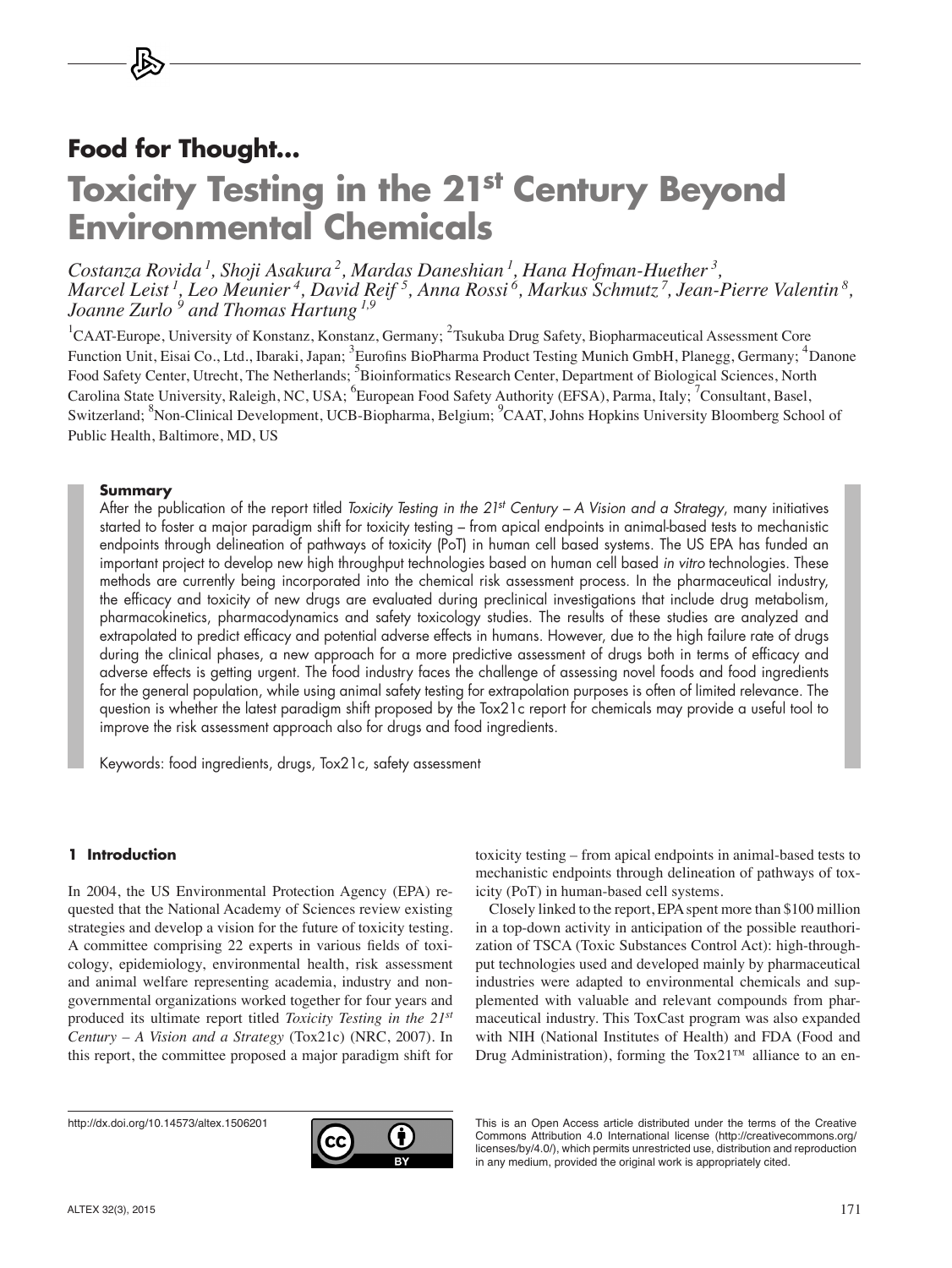larged substance testing but with fewer biological assays. These methods are currently being incorporated into the chemical risk assessment process in the US (Krewski et al., 2014).

In the pharmaceutical industry, the efficacy and toxicity of new drugs are evaluated during non-clinical investigations that include pharmacokinetics (ADME, i.e., absorption, distribution, metabolism and excretion), pharmacodynamics and safety (safety pharmacology and toxicity) studies (FDA, 2013). The results of these studies are analyzed and extrapolated to predict efficacy, pharmacokinetics and potential adverse effects in humans. The phase I human study is typically performed in healthy volunteers that receive incremental doses of the drug to assess pharmacokinetics and tolerability and to reveal any potential adverse effects (Bass et al., 2009). Further efficacy and safety assessments are made in Phase II and III clinical trials if the test drug progresses through the phase I trial. Many adverse effects are only found in these clinical phases of drug development (Olson et al., 2000; Hartung and Zurlo, 2012; Hartung, 2013). The overall failure rate of candidate drugs in the clinical phase of drug development is higher than 80% depending on the area (Kola and Landis, 2004; Hornberg et al., 2014; Hay et al., 2014).

Most drug development is halted in the pre-clinical phase, and for every 20 compounds reaching the clinical trials, only one completes them (Hartung, 2013). As already reported, two of the major causes of attrition for market acceptance of new drugs are lack of efficacy and unwanted effects. Recent reports, including one from AstraZeneca, indicate that this trend has not changed over the last decade (Arrowsmith, 2011; Arrowsmith and Miller, 2013; Cook et al., 2014). Since preclinical drug development significantly relies on animal models to predict human effects, these data indicate that translation between species does not always work, i.e., animal data is not always predictive for humans (Olson et al., 2000; Ewart et al., 2014; Igarashi et al., 1995). The causes of attrition during development have induced pharmaceutical companies to invest enormous efforts to predict drug toxicity (and efficacy) very early during the drug development process, called "*frontloading of toxicity testing*" or "*early safety de-risking*" with the motto "*fail early, fail cheap*."

In the last decades, the knowledge of molecular mechanisms of toxicity and the development of new, reliable *in vitro* screening methods have provided useful tools to screen new molecules very early in the drug development process. Almost all companies are using *in vitro* systems to evaluate possible genetic toxicity and cytotoxicity as well as screening to predict organ toxicity or to understand related molecular mechanisms (McKim, 2010; Horner et al., 2014).

#### **Question N° 1 – What are current initiatives?**

In the period 2008-2010, the EU FP7 program supported the project START-UP1 (Scientific and Technological issues in 3Rs Alternatives Research in The process of drug development and Union Politics), with the intention to cover all the issues of the 3Rs-bottlenecks in pharmaceutical research and development. More than two hundred representatives from industry, academia and regulatory agencies had regular meetings, and while the concluding report is valuable, it is principally focused on 2Rs (reduction and refinement). The report offers little on how to predict the effect of a substance in the human organism with advanced cell technology. This report partially addresses this issue.

Projects aiming to review regulatory toxicology with overlapping tools and approaches include those supported by the Innovative Medicine Initiative<sup>2</sup> (IMI), which is a public-private partnership between the European Union (represented by the European Commission) and the European pharmaceutical industry (represented by EFPIA, the European Federation of Pharmaceutical Industries and Associations) that was born with the idea of accelerating the drug approval process through better science. Its aim is to facilitate collaboration between universities, the pharmaceutical and other industries, small and medium-sized enterprises (SMEs), patient organisations and medicines regulators. IMI addresses both drug safety and efficacy; an example is the e-tox project<sup>3</sup>, which pools data from *in vivo* toxicity studies and links these data to clinical data (Cases et al., 2014).

EPAA4 (European Partnership for Alternative Approaches to Animal Testing) is a voluntary collaboration between the European Commission and companies that are committed to share knowledge and resources with the common goal of accelerating and accepting alternative methods in all different areas, i.e., not only toxicology. Under the umbrella of EPAA, there is a working group focused on understanding the potential of stem cells for safety assessment purposes<sup>5</sup>.

Momentum for change in Europe comes also from joint efforts between the industry and the regulators. This specific topic has been a matter of debate for several years already and workshops were organized to allow exchange of information between both parties and define a way forward. In October 2011, the Drug Industry Association (DIA) organized a workshop related to developmental and reproductive toxicity (DART): "*DART testing strategies for human pharmaceuticals- animal models vs. in-vitro approaches*" (van der Laan et al., 2012). The workshop aimed to discuss the value of rodent versus non-rodent species in the evaluation of human pharmaceuticals for their effects on embryo-foetal development. In addition, the workshop

<sup>1</sup> [http://cordis.europa.eu/project/rcn/88173\\_en.html](http://cordis.europa.eu/project/rcn/88173_en.html)

<sup>2</sup> <http://www.imi.europa.eu>

<sup>3</sup> <http://www.etoxproject.eu>

<sup>4</sup> <http://ec.europa.eu/enterprise/epaa/>

<sup>5</sup> [http://ec.europa.eu/enterprise/epaa/platform-science/stem-cells/stem\\_cells\\_en.htm](http://ec.europa.eu/enterprise/epaa/platform-science/stem-cells/stem_cells_en.htm)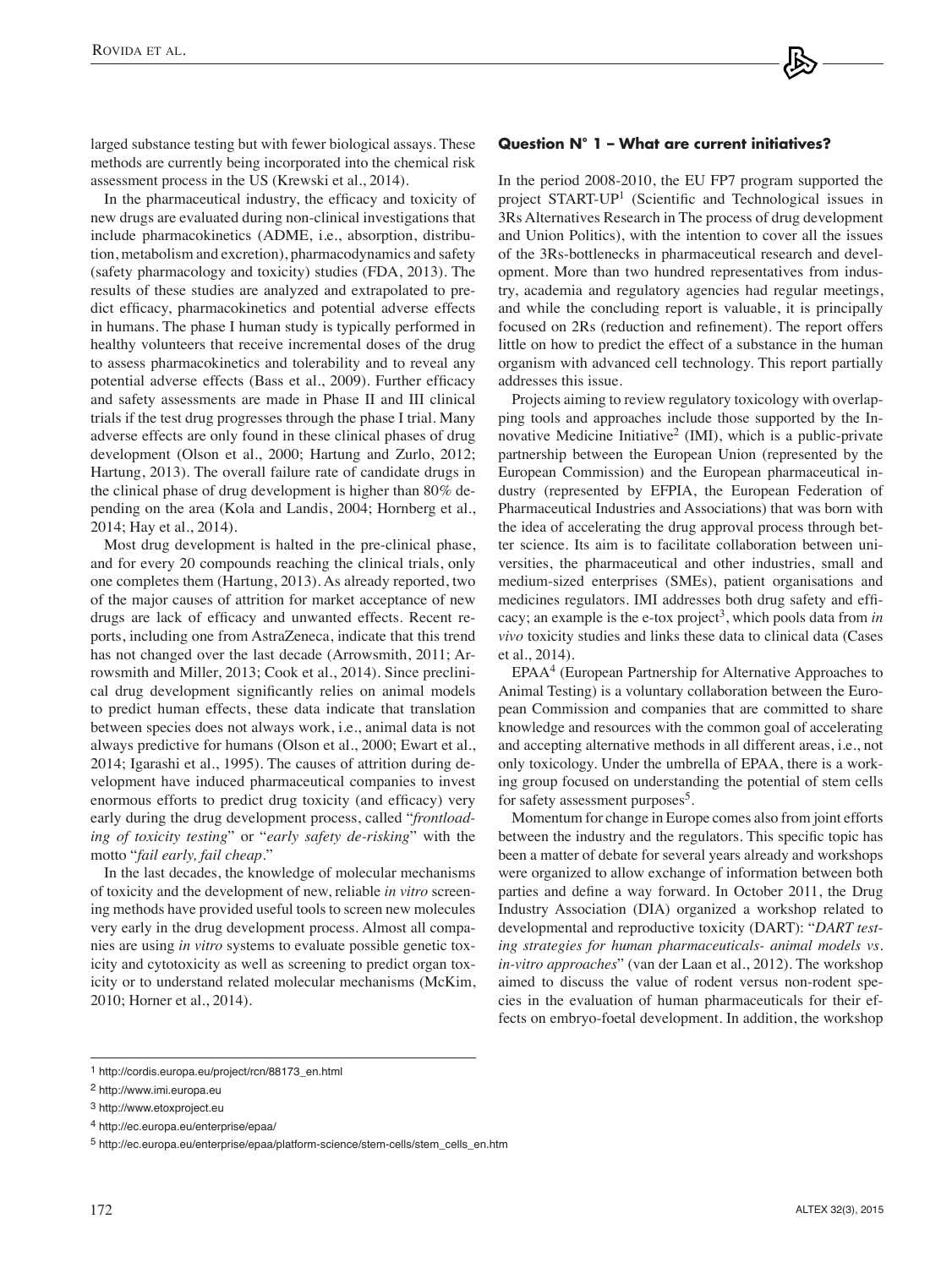discussed the value of 3R methods to detect crucial developmental effects. Experience gained by pharmaceutical industry was shared with regulators and actions to further proceed in this matter were identified.

Within the Integrated Projects sponsored by FP7, the SEURAT-1 initiative $<sup>6</sup>$  is studying repeated dose toxicity. Co-</sup> funded also by Cosmetics Europe, it comprises six projects that aim to develop knowledge and technology building blocks for full replacement of the *in vivo* tests. SEURAT-1 is innovative as it integrates the efforts from 70 parties from many different sectors, even though the approach is still linked to the traditional idea of one endpoint – one method. One of the projects called ToxBank<sup>7</sup> plans to establish a reference database containing information on both cell/tissue systems and chemicals, representing a potentially very useful platform for future expansions.

Other inputs arrive from national programs. Based on the UK House of Lords report in 2002 stating that "*the development of scientifically valid non-animal systems of research and testing is important, not just to improve animal welfare, but to provide substantial benefits for human health*", the NC3Rs<sup>8</sup>, a national center for the Replacement, Refinement and Reduction of animals in research, was created with examples of significant contribution to the 3Rs whilst benefiting human health (Chapman et al., 2013).

#### **Question N° 2 – Is Toxicology in the 21st Century (Tox21c) applicable beyond chemical risk assessment?**

The Tox21c report has highlighted the limitations of animal models to predict complex toxicity outcome in humans. The NRC report in 2007 was directed to environmental chemicals, rather than drugs or food additives. ToxCast<sup>9</sup> is a program within the US EPA than was generated to explore the 2007 NRC vision. It incorporates more than 700 diverse assay endpoints in a high throughput-screening (HTS) paradigm to assess the toxicity of thousands of chemicals. The assays include both cell-free and cellular systems, derived from multiple species and tissues. Tox-Cast aims to profile the bioactivity of all test chemicals in an unbiased way by testing the same concentration ranges and experimental protocols to each chemical, regardless of class. While this necessitates a broad, screening-level concentration range covering several orders of magnitude, it allows direct chemicalchemical comparison of potencies across all assays or subsets thereof. Phase I of ToxCast mainly studied pesticides, while Phase II covered a much broader area of chemical space (Kavlock et al., 2012). Compounds (plus associated human testing data) donated by six pharmaceutical companies (GSK, Hoffmann LaRoche, Sanofi-Aventis, Pfizer, Merck, Astellas), cosmetics ingredients (sponsored by L'Oréal) as well as some food additives are included in the list of tested substances. These compounds normally fall under the purview of the FDA, rather than EPA, so their inclusion in an otherwise environmentally-focused chemical set is a noteworthy opportunity for trans-disciplinary comparison. All data and results are made publically-available<sup>3</sup> to allow modeling by interested research groups, use by stakeholders, and analysis in the context of external data on these same compounds. The program is ongoing, with major efforts directed toward computational methods to model these massive data (Reif et al., 2010), as well as extensions such as  $Tox21<sup>TM</sup>$  (an alliance between EPA, NIEHS/NTP, NIH/NCATS and FDA to screen over 8,000 unique substances across a subset of ~50 highthroughput assays) (Huang et al., 2014), and alternative *in vivo* models amenable to HTS (Truong et al., 2014).

Basing safety assessments on the mechanism of toxic action is at the core of Tox21c. With the progress in understanding mechanisms, toxicological research is increasingly moving towards mechanistically-based testing and assessment.

Pharmaceutical industry is interested in understanding the mechanism of action of a drug, either for efficacy or adverse effects. Re-analyzing the pathways leading to pathology is one basis for drug target identification. It should be noted that drug toxicity may include many disease patterns/pathologies produced by exaggerated or unselective pharmacology, i.e., untoward effects mediated through the targeted mechanism resulting in a potential PoT. This awareness can help in the compilation of all known pharmacologically relevant pathways and build a database similar to Effectopedia<sup>10</sup> (a narrative descriptive database for pathways) or the Adverse Outcome Pathways (AOP) development by  $OECD<sup>11</sup>$ .

The Tox21c movement to pathways identification has clear benefits for the pharmaceutical industry: Such information supports species extrapolation (e.g., considering the fit of a given animal model), deviation from guideline studies and weighing evidence. Noteworthy, pathways can also be pathways for efficacy, i.e., any toxicity pathway can also be a pharmacological target as, for example, metabolomics and transcriptomics evaluating estrogen-regulated pathways in two human breast-cancer cell lines (Ramirez et al., 2013; Bouhifd et al., 2014).

The Human Toxome Knowledge-base (Kleensang et al., 2014) can become a point of reference for research and discussions with, e.g., regulators. It is also an opportunity for building computational networks, etc.

A hallmark of many of the Tox21c technologies is their holistic approach to information generation: '*omics* technologies are the prime examples in which the totality of genes, mRNA, microRNA, proteins, metabolites, etc. shall be assessed. Similarly,

<sup>6</sup> <http://www.seurat-1.eu>

<sup>7</sup> <http://toxbank.net/>

<sup>8</sup> <http://www.nc3rs.org.uk>

<sup>9</sup> <http://www.epa.gov/ncct/toxcast/>

<sup>10</sup><http://www.effectopedia.org>

<sup>11</sup> <http://www.oecd.org/chemicalsafety/testing/adverse-outcome-pathways-molecular-screening-and-toxicogenomics.htm>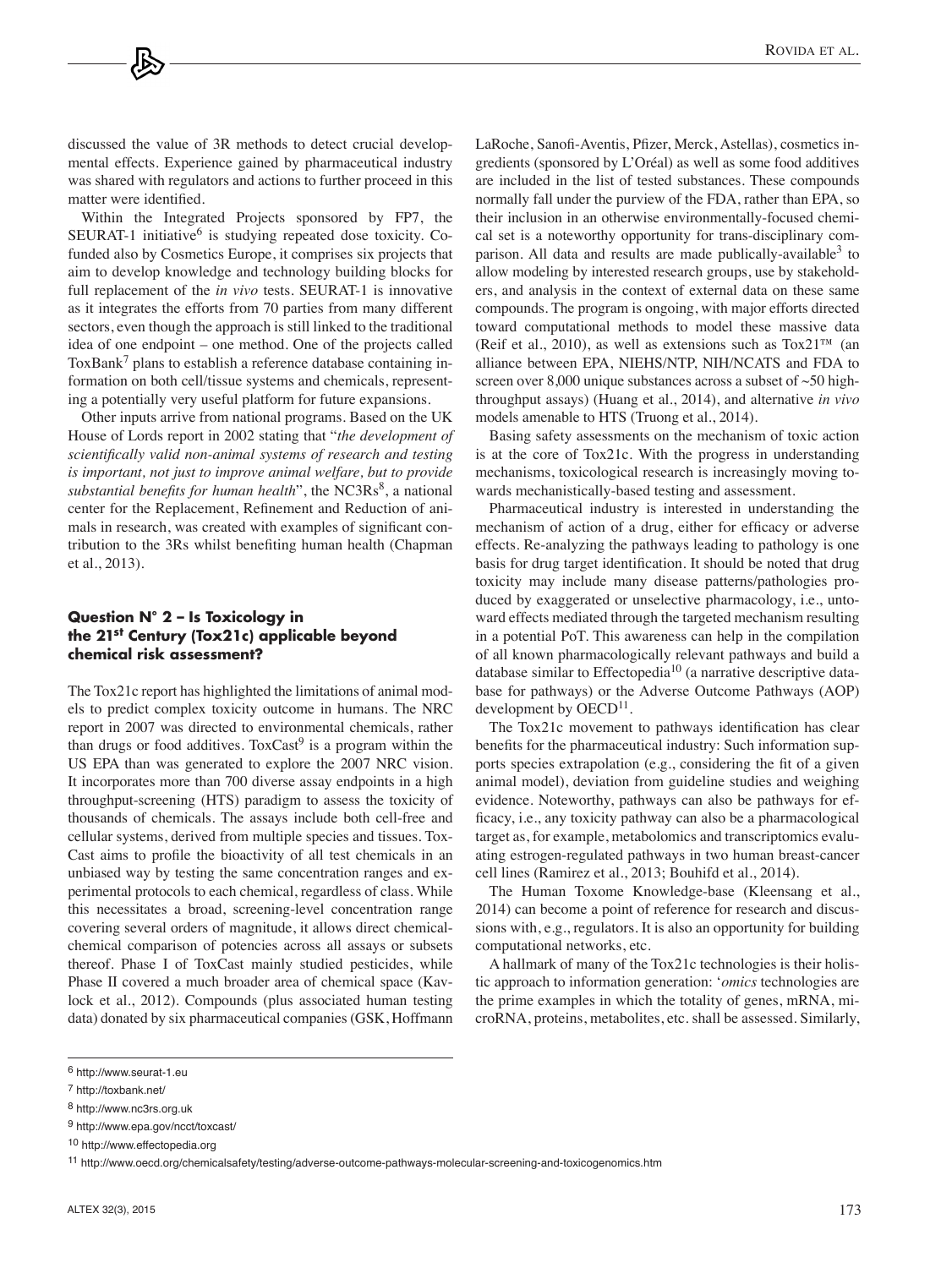high-content imaging (HCI) determines a multitude of structural features and functions in an automated fashion. Last, but not least, even though HTS approaches, for example with an *in vitro* battery of tests, provide minor mechanistic understanding, the outcome is still very useful to immediately exclude substances with obvious toxicological liabilities. High content imaging (HCI) (van Vliet et al., 2014) already plays a role in investigative toxicology in pharmaceutical industry, i.e., to clarify toxic effects in guideline-driven studies or clinical trials and their relevance to the patient population. It is clearly an informationrich technique, but not really employed for PoT identification.

The concept of determining PoT using *in vitro* human-based systems and *in silico* methods is a logical progression to address toxic effects of chemicals based upon their mechanism of action/toxicity rather than merely dosing an animal with a chemical and looking at apical endpoints.

There are limits to the predictive value of any cell model to predict human responses, especially if the effects concerned are not cellular / organ responses but systemic, metabolic or even behavioral ones. The psychiatric sector is a self-evident example (though also the animal models of psychiatric diseases have their limitations); a drug must also reach a specific zone of the brain, so pharmacokinetic considerations have to be added; the activity of that substance may also activate the same receptor in another organ, which is difficult to predict *in vitro*. In addition, the quality of the cell culture procedure is very important, as all the details of the protocol are fundamental for precision and accuracy of the final outcome (Coecke et al., 2005).

Tox21c is mainly using human cell lines that presumably better represent PoT present in a human organism; animal cell lines should be used only if there is evidence of their relevance. Inherent limitations of cell culture models should be taken into account (Hartung, 2007). The use of human cells should be based on the demonstration of the *in vivo*-like functionality of the cells. Moreover pathway knowledge from pharmacology studies should be correlated with correspondent effects that may occur in humans before the beginning of clinical trials.

There has been an enormous improvement in cell culture methodologies. This includes 3D tissue-like cultures, cell cocultures, perfusion cultures, various scaffolds, reactors, coatings and extracellular matrices, differentiation-inducing and maintaining factors, etc. (Hartung, 2014; Alépée et al., 2014). The US Human-on-a-chip program (Hartung and Zurlo, 2012; Andersen et al., 2014) aims to bring many of these components together in a microfluidic platform, even though similar approaches exist world-wide (Marx et al., 2012). These systems improve cell differentiation and functionality and hold the promise of being more predictive.

## **Question N° 3 – Is the introduction of new strategies for regulatory safety assessment possible in the pharmaceutical industry**

Regulatory safety assessments of pharmaceuticals are largely harmonized via the International Conference on Harmonization (ICH), which is responsible for issuing guidelines that represent recommendations, rather than protocols. ICH guidelines are complemented on a regional scale, for example, those that are drafted by the relevant Working Parties of the Committee for Human Medicinal Products (CHMP) at the European Medicines Agency (EMA). With respect to non-clinical testing requirements for human medicinal products, new *in vitro* methods have been accepted for regulatory use via multiple and flexible approaches, including formal validation, either as pivotal, supportive or as exploratory mechanistic studies, wherever applicable. Pharmaceutical regulators can drop redundant testing requirements. Indeed, data analysis following the publication of the concept paper on the need for revision of the EMA guideline on single-dose toxicity led to the complete removal of this guideline and its requirements, and thus a significant reduction in animal use (Chapman et al., 2010).

In theory the regulatory authorities in the pharmaceutical field would accept alternative strategies as a matter of course when they are considered qualified for a specific context of use. However, there is no definition of what "good" means and how much evidence should be provided to demonstrate effectiveness and safety. The general tendency in toxicology is to introduce new technologies without quitting the old methods, which always stay in place. Historically, performance of 3R methods has been tested against the *in vivo* animal data, which can entail problems as new methods have the ambition to improve the relevance and specificity to humans. The principle overcomes the idea of one endpoint being replaced by one or a set of *in vitro* methods, and aims rather to elucidate the global assessment of the impact that a drug may have on human organisms, with a full risk assessment. In this sense there is no parallel with the current procedure, which is well established and difficult to modify.

In the EU, Directive 2010/63/EU on the protection of animals used for scientific purposes, which is fully applicable to regulatory testing of human and veterinary medicinal products, unambiguously fosters the application of the principle of the 3Rs and requires that a 3R method be used whenever that method is recognized under the legislation of the Union, and this has many implications in the pharmaceutical world. In October 2010, the EMA set up a Joint ad hoc Expert Group (JEG 3Rs) aiming to improve and foster the application of the 3Rs to regulatory testing of medicinal products (EMA, 2011, 2014). This group advises the EMA scientific committees on all matters related to the use of animals in regulatory testing of medicinal products. It is composed of experts from the EMA scientific committees and the working parties to which animal testing is relevant and works in close cooperation with the European Directorate for the Quality of Medicines & HealthCare (EDQM) and the European Union Reference Laboratory for Alternatives to Animal Testing (EURL-ECVAM). In addition, JEG 3Rs coordinates responses to requests from EURL-EC-VAM for preliminary analysis of regulatory relevance of new alternative methods. A draft guideline on regulatory acceptance of 3Rs testing approaches has recently concluded public consultation and is now being amended. This guideline describes the process for submission and evaluation of a proposal for regulatory acceptance of 3R testing approaches as well as scientific and technical criteria for qualification, and it anchors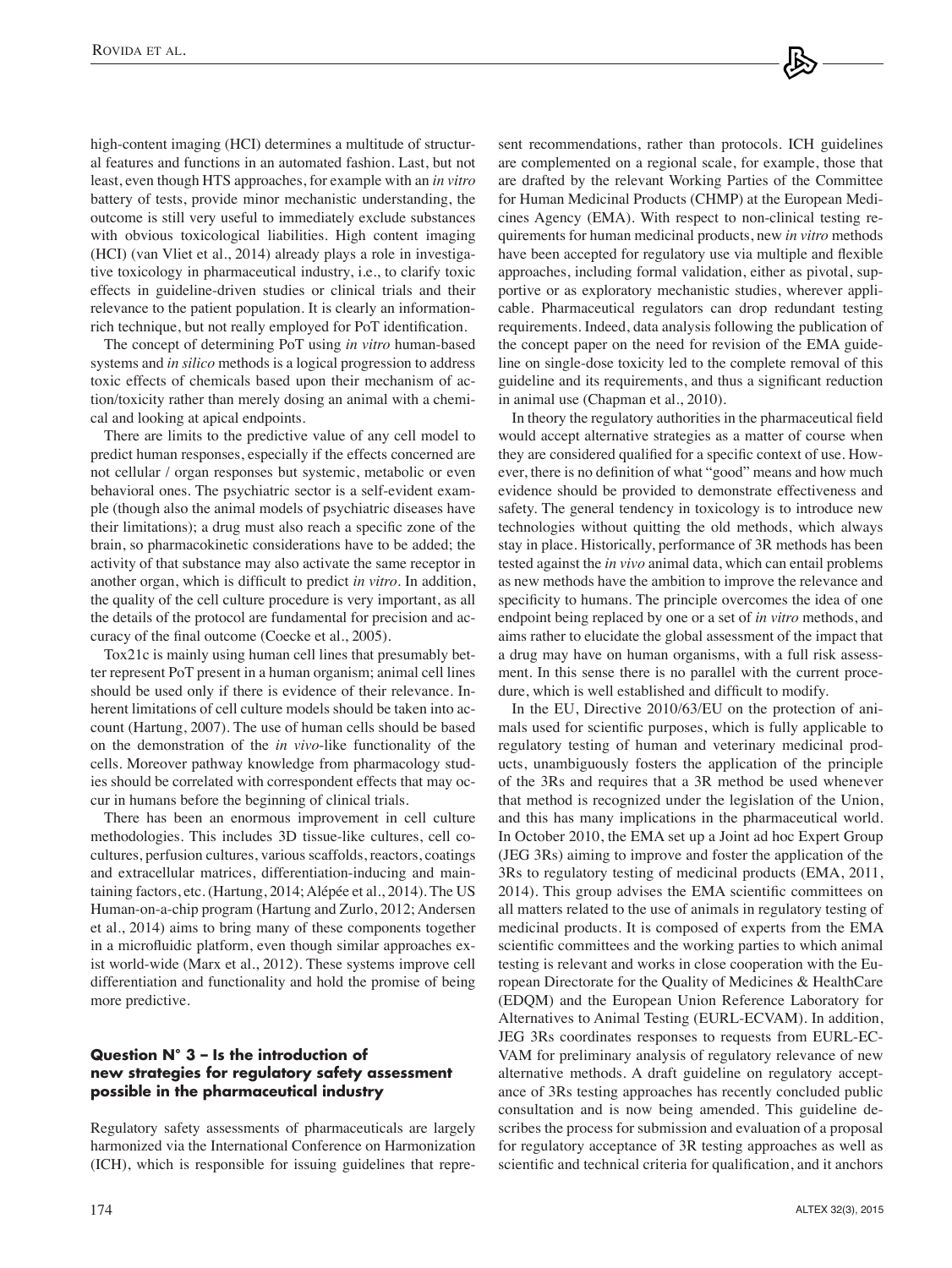the pathway for regulatory acceptance within the EMA Scientific Advice Working Party (SAWP) through its procedure for qualification of novel methodologies (Manolis et al., 2011).

In the USA, advancing regulatory sciences and applying new technologies for consumer protection is a goal and FDA wants to be involved in the validation (qualification) of new methods. There are considerations for animal welfare as well. FDA has developed a strategic plan for regulatory science by developing new tools, standards and approaches to assess the safety, efficacy, quality and performance of FDA-regulated products<sup>12</sup>. The FDA's strategic plan has the vision: "speed innovation, improving regulatory decision" and includes eight priority areas.

- 1. Modernize Toxicology to Enhance Product Safety
- 2. Stimulate Innovation in Clinical Evaluations and Personalized Medicine to Improve Product Development and Patient **Outcomes**
- 3. Support New Approaches to Improve Product Manufacturing and Quality
- 4. Ensure FDA Readiness to Evaluate Innovative Emerging Technologies
- 5. Harness Diverse Data through Information Sciences to Improve Health Outcomes
- 6. Implement a New Prevention-Focused Food Safety System to Protect Public Health
- 7. Facilitate Development of Medical Countermeasures to Protect Against Threats to U.S. and Global Health and Security
- 8. Strengthen Social and Behavioral Science to Help Consumers and Professionals Make Informed Decisions about Regulated Products

A toxicology working group in FDA is raising the profile of toxicology. Active collaboration with EPA and NIH in the Tox21 alliance promotes Tox21c implementation via HTS, which is seen as a driving force to protect and promote human health. The National Center for Toxicological Research<sup>13</sup> (NCTR) in Jefferson, Arkansas brings scientists together and has active programs to promote toxicology of the different products under FDA mandate. NIH and FDA give grants for improving regulatory approaches. Various Law School initiatives are helping to overcome legal hurdles to using test-systems. Overall, it is remarkable how FDA is promoting new developments. Two workshops hosted by FDA on new approaches are good examples (Stallman Brown et al., 2012; Andersen et al., 2014).

### **Question N° 4 – Is the introduction of new strategies for regulatory safety assessment useful for food safety assessment?**

The food industry differs from the pharmaceutical industry in that its primary aim is not to cure diseases but to improve food quality and taste as well as providing adequate nutrition to help in the prevention of the occurrence of diseases. Importantly and in contrast to pharmaceuticals, that in most case target a specific population group, food is for the general population, including babies, pregnant women and the elderly. Unlike pharmaceuticals, for which a benefit/risk evaluation is systematically considered, a benefit/risk approach is rarely used for ingredients voluntarily added to regular foodstuffs, since typically no risk is accepted for the general population.

In the EU, efforts to regulate direct food additives began in the 1960s with a directive listing food colors followed by preservatives (1964), antioxidants (1970) and emulsifiers, stabilizers, thickeners and gelling agents (1974) (van der Meulen, 2013). The first horizontal harmonization between EU member states dates from 1988 (Directive 89/107/EEC on the approximation of the laws of the Member States concerning food additives authorized for use in foodstuffs intended for human consumption). From 2001, the scientific evaluation of food additives has been framed by the European Scientific Committee on Food (SCF, former EFSA). In the EU, since the entry into force of Regulation EC 258/97 on novel foods and novel food ingredients, all new ingredients that were not consumed to a significant degree before May 1997 must undergo a novel food approval and appropriate toxicity testing.

In the US, the first initiatives to regulate food chemicals date from the Pure Food and Drugs Act of 1906 that already acknowledged the concerns about chemicals in food and started to establish a framework for FDA's regulation on food colors. The main distinction of the US FDA from the other evaluation systems is the unique exemption from premarket approval requirements for uses of food ingredients that are generally recognized as safe (GRAS) by qualified experts (GRAS exemption).

Along with the continuous EU Novel Food registration process for new ingredients to enter the EU market, the European Union has now enforced a cyclic re-evaluation of food additives and set an expiry period of 2020 for the authorization of all food additives (Regulation EC 1333/2008) that have been in use for decades and have not undergone a safety evaluation under the current toxicity testing standards. However, a recent report focused on the specific US situation with emphasis on the FDA GRAS process, indicated that 80% of toxicological data are missing or not publically available (Neltner et al., 2013). While a significant history of safe usage exists for most of these food additives or ingredients, lack of detailed data still can create some discomfort as these substances are consumed in sometimes large quantities over many years. On the other hand, it is quite understandable that a substance that is a nutritional component naturally occurring in the diet and/or has already a proven history of safe use in foods and is recognized as GRAS and has not triggered any alerts as to its safety should not have to undergo the complete battery of toxicity testing to the same standards of drug development. This would for instance be the case for many ingredients or additives like vitamin C (i.e., used as antioxidant), starches and fibers (i.e., used as thickeners or emulsifiers). Furthermore, only very few entirely new food additives have been developed and approved since the 1960s.

<sup>12</sup><http://www.fda.gov/downloads/scienceresearch/specialtopics/regulatoryscience/ucm268225.pdf>

<sup>13</sup><http://www.fda.gov/AboutFDA/CentersOffices/OC/OfficeofScientificandMedicalPrograms/NCTR/>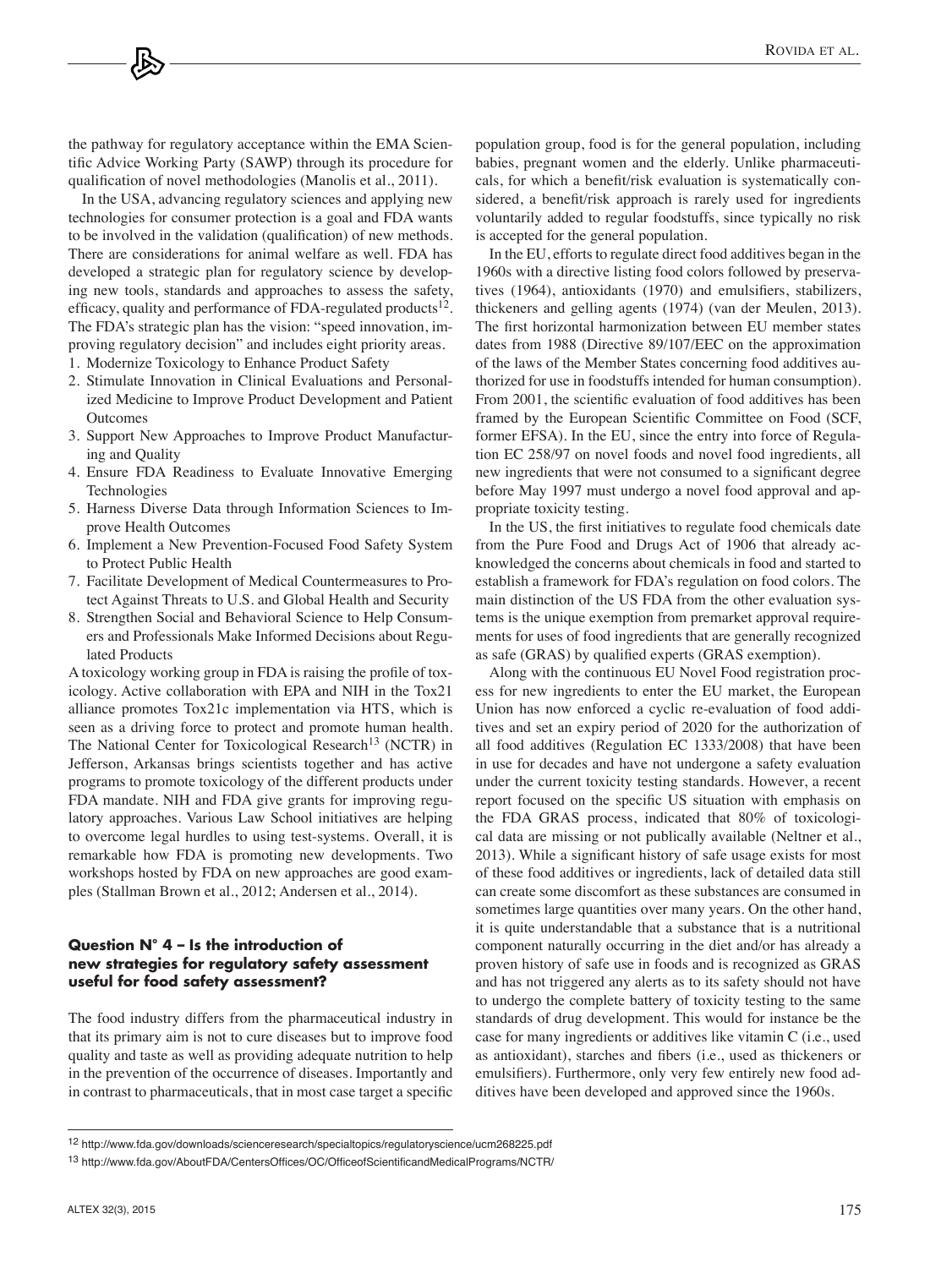| <b>Food Safety</b><br><b>Authority</b>      | Core quidance document for toxicity testing                                                                    | Link                                                                   |  |
|---------------------------------------------|----------------------------------------------------------------------------------------------------------------|------------------------------------------------------------------------|--|
| <b>EFSA</b>                                 | Guidance for submission for food additive<br>evaluations                                                       | http://www.efsa.europa.eu/en/efsajournal/pub/2760.htm                  |  |
| <b>EFSA</b>                                 | Guidance on conducting repeated-dose<br>90-day oral toxicity study in rodents on whole<br>food/feed            | http://www.efsa.europa.eu/en/efsajournal/pub/2438.htm                  |  |
| <b>FDA</b>                                  | Toxicological Principles for the<br>Safety Assessment of Food Ingredients<br>Redbook 2000                      | http://www.fda.gov/downloads/Food/GuidanceRegulation/<br>UCM222779.pdf |  |
| <b>WHO</b>                                  | EHC 240: Principles and methods for risk<br>assessment of chemicals in food                                    | http://www.who.int/ipcs/food/principles/en/index1.html                 |  |
| <b>Food Safety</b><br>Commission<br>(Japan) | Guidelines for Assessment of the Effect<br>of Foods on Health for Food Additives<br>(Translated from Japanese) | http://www.fsc.go.jp/senmon/tenkabutu/tenkabutu-hyouka-<br>shishin.pdf |  |

| Tab. 1: Main guidance documents for toxicity testing of food ingredients and additives |  |  |
|----------------------------------------------------------------------------------------|--|--|
|----------------------------------------------------------------------------------------|--|--|

Toxicity of functional ingredients is not always assessed at the highest maximum tolerated doses in standard animal toxicity studies. Doses ranging up to about 10-fold the human consumption levels can be employed in the context of ingredients having a nutritional function. For example, in case of dietary fibers the level tested in chronic toxicity studies can be about ten-times the dose in humans in order to avoid nutritional imbalance, which would trigger unspecific nutritional effects that are not linked to any intrinsic toxicity. In contrast, food additives and other food chemicals are most often tested at much higher levels in order to derive a health-based guidance value (i.e., Acceptable Daily Intake) that is at least 100-times lower than (or even lower) the highest dose shown not to induce adverse effects. The magnitude of exposure in animal studies can be much higher if we compare to ingestion levels resulting from the approved levels in single food stuffs consumed daily. (Maximum) Acceptable or Tolerable Daily Intake (ADI/MTDI) is derived from the generated toxicity dataset. Besides the hazard identification and characterization through toxicity testing, another crucial step in the overall risk assessment process of functional ingredients or food additives is the exposure assessment based on maximum use-levels of the ingredient, maximized/worst case dietary intake scenarios (i.e., 90-95th percentile food consumption from dietary surveys) and toxicokinetics.

There used to be little harmonization in the food area, so when a new ingredient was introduced in a country it had to comply with the regulation and testing requirements of that area. This can explain the historical divergences in and above-mentioned discomfort about the approaches used for instance within Europe and in the US. But, nowadays, increasing harmonization is observed, since EFSA collaborates more frequently with JECFA (and FDA) on food safety-related topics. In most cases, recent guidelines for submission for regulatory approval will require the same minimum standard tests to be conducted. In some cases, the differences might also lie in the expert interpretation of the outcome of the toxicity studies with some expert committees requesting complementary toxicity tests while others would consider the submitted dataset satisfactory for regulatory approval. Specific guidance for testing is available from EFSA's guidance documents, JECFA's Environmental Health Criteria (240) and FDA's Redbook (see Tab. 1). In most cases standard testing for new food ingredients and additives complies with OECD testing, which allows also achieving harmonization in the quality standards for testing. The first steps generally include standard pre-clinical *in vitro* (i.e., genotoxicity, digestibility/metabolism) combined with *in vivo* studies (i.e., subchronic, reproductive toxicity). In the case of functional ingredients, a second step may involve investigations in human volunteers. Other areas like industrial and agrochemicals do not have access to human testing. Functional foods and ingredients (also termed nutraceuticals) tend to be perceived as more similar to drugs but in comparison to drugs they are less studied, though as highlighted above guidance from the authorities on how to provide the minimal datasets for regulatory approval is now well established.

Risk-benefit considerations may be used in exceptional cases, for instance in case of food ingredients used in particular diseased groups that require specific nutrition and product formulation. Minor or transient effects (i.e., tolerance) could be considered acceptable if the critical goal is to restore and maintain an adequate nutrition status (i.e., cancer patients). Other industries also do not perform risk-benefit analysis.

The current legal requirements and guidance for evaluation of food ingredients still have an important focus on traditional animal toxicity data (i.e., 90-day feeding studies) (EFSA, 2012). This will undoubtedly hamper the transition to new alternative toxicity testing methodologies in that area. At the same time, it should be acknowledged that important challenges remain in the context of the scientific relevance, the successful validation and the implementation of alternative testing strategies for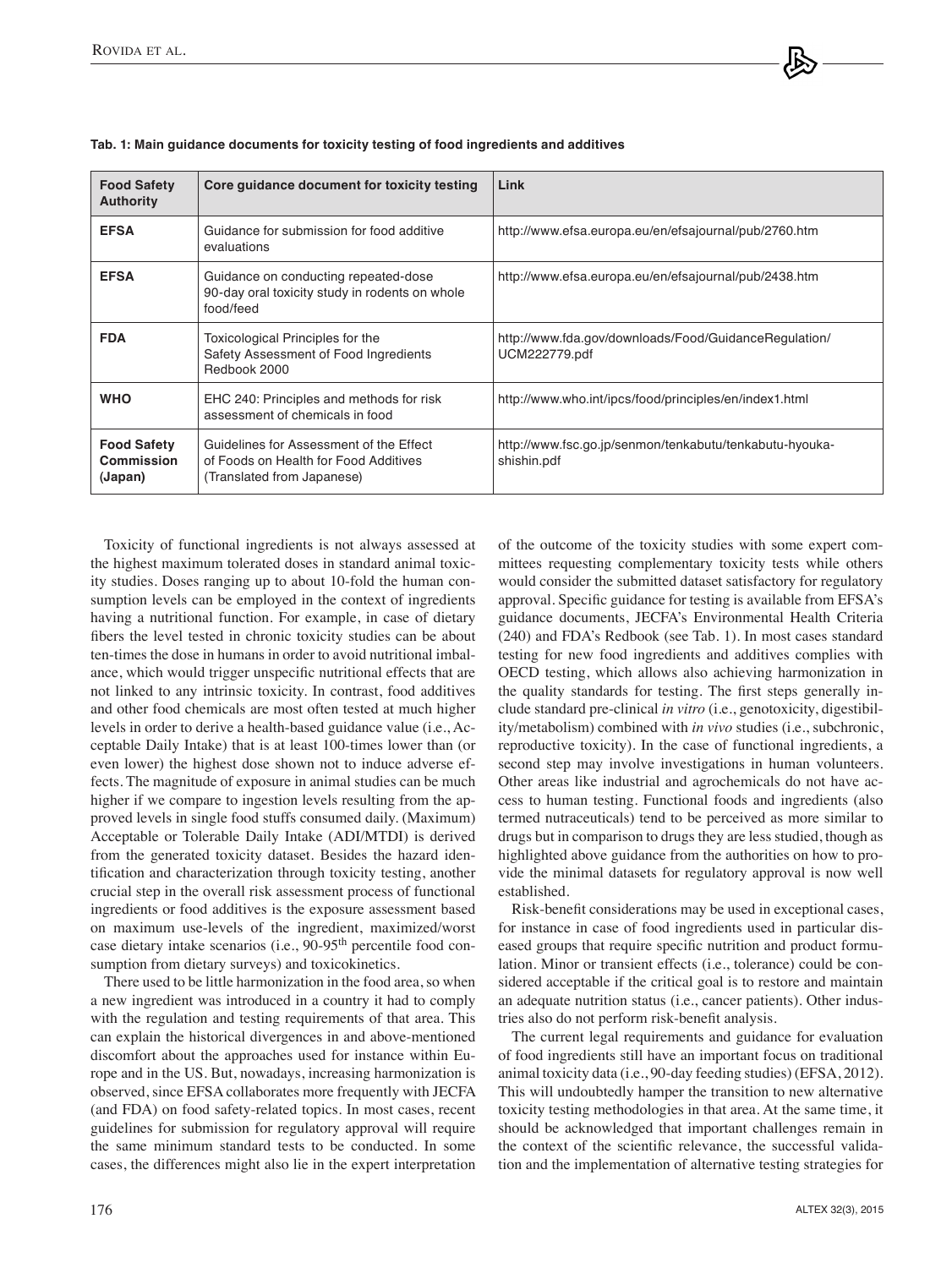food ingredients. This includes, amongst others, the complexity of the food matrices into which a food ingredient is introduced (i.e., not a single substance but mixture of ingredients within a food matrix), multicellular and inter-organ cooperation in digestion and metabolism (ADME), representativeness and availability of models to cover all life-stages, inter-species difference of the GI system, the ability to make a clear distinction between a beneficial physiological response to a nutritional substance and possible adverse outcome pathways. Recent efforts promoted for instance at EFSA level, tend to demonstrate the paradigm shift for food ingredients and chemical risk assessment since alternative testing and ITS approaches are more and more used on a case by case basis to fill in the risk assessment data gaps, to bridge the minimal animal dataset to the human situation or to prioritize for additional animal testing (i.e., QSARs, read-across, threshold of toxicological concern) (EFSA, 2014). There is yet little correlation between the real willingness to change and the number of official positions that can be issued. For example, to determine the potential risk for genotoxicity EFSA has produced a guideline that suggests a stepwise approach (EFSA, 2011). First, *in vitro* tests are performed to determine genotoxicity, and only if some of these tests are positive *in vivo* studies will be performed. However, during the overall risk assessment, *in vivo* studies are frequently requested. Foods and food ingredients are less in the focus of animal welfare organizations, but pressures are similar to other industries. EFSA has for instance given a lot of emphasis to animal welfare considerations (EFSA, 2009) and actively encourages petitioners to use alternative tests when submitting dossiers for food additives evaluation.

### **Discussion**

The real question is whether the actual procedures are satisfactory and in case the answer is negative, if there is something different that can be better, keeping in mind that the ultimate goal for all sectors is human prediction.

In 2000, Olson et al. published an interesting study titled: "Concordance of the toxicity of pharmaceuticals in humans and in animals," in which the limits of selected animal models are presented with statistics and scientific evidence. Pharmaceutical companies are well aware of the situation, and *in vitro* strategies are more and more in use during the first steps of lead identification / lead optimization. The example of the Olson et al. paper should be extended to retrospectively compare results from human studies with animal data. Several such data sets have been collected in the course of the IMI eTOX project, but they have not (yet) been made available for the public. More studies like this should be available to the scientific community (Leist et al., 2014) to have new tools for comparing animal results with the effects in humans with the aim to better understand the relevance of the new techniques; to this effect it should be noted that some recent examples are emerging (Ewart et al., 2014; Keating et al., 2014; Valentin et al., 2013). Moreover, this type of approach may help to distinguish between true side effects of the new drug and the unforeseen adverse event that derives from excess pharmacology. Other variables should be included in the human prediction, like the human population variability, life stage, presence of other diseases, etc. Final risk assessment should mainly consider a probabilistic approach with indepth statistical evaluation. In recent years, the movement on Evidence Based Toxicology (EBT, [http://www.ebtox.com\)](http://www.ebtox.com) has found proponents in both the US and the EU, aiming to improve the validity of toxicological assessments by systematically implementing transparency, objectivity and consistency in the evaluation. EBT may help in designing the strategy before the execution of the tests, by making a conscious, rational decision about what to include and what to exclude with a consequently increased acceptance of the outcome.

Investments to understand toxicological conditions are made by implementing and validating *in vitro* screening methods that are less resource- and compound-dependent and generally cheaper and faster to assess toxic liabilities. Identifying the molecular mechanisms of toxicity may help in the discovery of new endpoints and biomarkers to be used in non-clinical and clinical studies, plus in extrapolating toxicity from animals to humans. Alternative strategies including *in vitro* methods and modeling are already widely used in the early phase of drug development, with the aim to identify leads and to elucidate the Mechanism of Action (MoA). Alignment of methods along the drug development process (Fig. 1) may dramatically benefit from a more holistic approach, as proposed by the Tox21c paradigm.

Acceptance of alternative strategies by regulators in both the pharmaceuticals and food field is not a hurdle when proven scientifically qualified for the specific context of use. However, the general tendency in toxicology is to introduce new methods that add knowledge without eliminating the old methods. For example, introduction of ICH guideline S5(R2) on "Detection of toxicity to reproduction for medicinal products & toxicity to male fertility" $14$  seems to open to new strategies stating that: "*No guideline can provide sufficient information to cover all possible cases, all persons involved should be willing to discuss and consider variations in test strategy according to the state of the art and ethical standards in human and animal experimentation*." However, the whole guideline describes the requirements for a good animal test. Section 2.2 considers the possibility of applying *in vitro* methods, but the text is clear in saying that this approach may only add information, but cannot be a standalone approach: "*2.2. Other test systems: Other test systems are considered to be any developing mammalian and non-mammalian cell systems, tissues, organs, or organism cultures developing independently* in vitro *or* in vivo*. Integrated with whole animal studies either for priority selection within homologous series or as secondary investigations to elucidate mechanisms of action, these systems can provide invaluable information and, indirectly, reduce the numbers of animals used in experimentation. However, they lack the complexity of the developmental proc-*

<sup>14</sup> [http://www.ich.org/products/guidelines/safety/article/safety-guidelines.html \(G](http://www.ich.org/products/guidelines/safety/article/safety-guidelines.html)uideline currently under revision)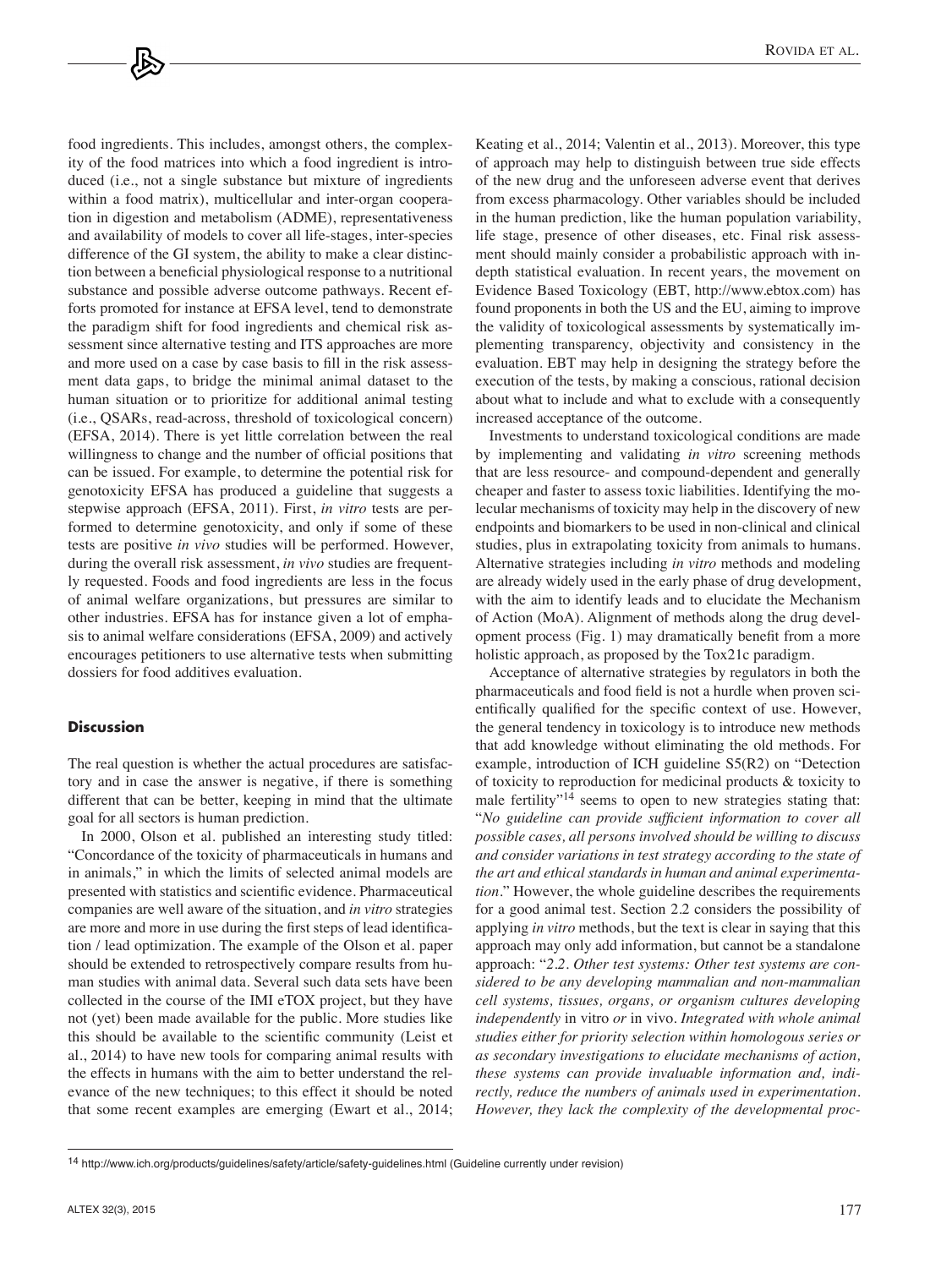

#### **Fig 1: Alignment of assays to the pharmaceutical drug discovery and development process**

Drug discovery phases start with target identification, where many chemicals are tested with screening methods and move towards the assessment of fewer and fewer substances with an increasing knowledge deriving from more and more complex methods until the ideal case when no adverse effects are detected in clinical phases. *In silico* and *in vitro* methods play an important role at the beginning of the process, when screening tests give the opportunity for a rapid and convenient assessment, and along the whole life of drug development to elucidate the precise mechanism of action.

*esses and the dynamic interchange between the maternal and the developing organisms. These systems cannot provide assurance of the absence of effect nor provide perspective in respect of risk/exposure. In short, there are no alternative test systems to whole animals currently available for reproduction toxicity testing with the aims set out in the introduction*."

The high number of failures of drugs during clinical development speaks out for an innovative approach to access toxicity and pharmacology information in a faster and more reliable way. The paradigm shift that was described in the Tox21c report may provide new tools by substituting traditional animal tests with *in vitro* tests on human derived cell systems organized in advanced strategies. The time is ripe to foster this development as well as a change in mind set to minimize the risk of unforeseen data from animal tests as quickly as possible (see e.g., Evans, 2014).

Risk assessors are transitioning from a checklist for testing to a more strategic effort to understand the mechanisms of action of a given compound or hazard. Indeed, in the last two decades, this has increasingly enhanced the capacity to understand 1) mechanisms leading to a toxicity findings and 2) its relevance to humans. These are two questions that are addressed by introducing relevant and specific biomarkers and endpoints and by complementing the conventional regulatory package with investigative/mechanistic data obtained both *in vivo* and *in vitro*. Mapping the human toxome (Bouhifd et al., 2013), i.e., the attempt to establish a knowledge base of the molecularly defined PoT, is an effort to do this systemically. Pharmaceutical industries are increasingly showing interest, while notably the food area is not very much involved at this moment. On the other hand, detecting target organ toxicity continues to be a challenge (Cook et al., 2014; Horner et al., 2014). New methodologies, such as the human-on-a-chip approach (the combination of different threedimensional [stem] cell-based organ equivalents connected with microfluidics), represent novel tools for addressing multi-organ interactions (Hartung and Zurlo, 2012).

An integrated testing strategy (ITS) approach, in which a series of mechanism-based tests is employed, is a likely scenario for future regulatory safety testing. This approach is appropriate, for example, when one test cannot detect all possible mechanisms of action or all types of substances of interest (Hartung et al., 2013). There is a connection between PoT-based approaches and ITS; since several pathways or key events are typically involved in a toxic effect (hazard), testing needs to reflect them, often by combining several tests. The pharmaceutical industry is employing many sophisticated testing strategies, but there is no harmonization between companies and this use is different to the envisaged ITS for testing batteries in regulatory use (Rovida et al., 2015). This is a matter of terminology: an ITS does not simply involve combining many tests, but also their integrated interpretation and validation of results. The pharmaceutical industry has some interests in ITS, but there is some fear they might become rigid though the need for formalization is recognized.

The drug approval process has relied on animal safety data sets to a large extent. However, the experience gained with this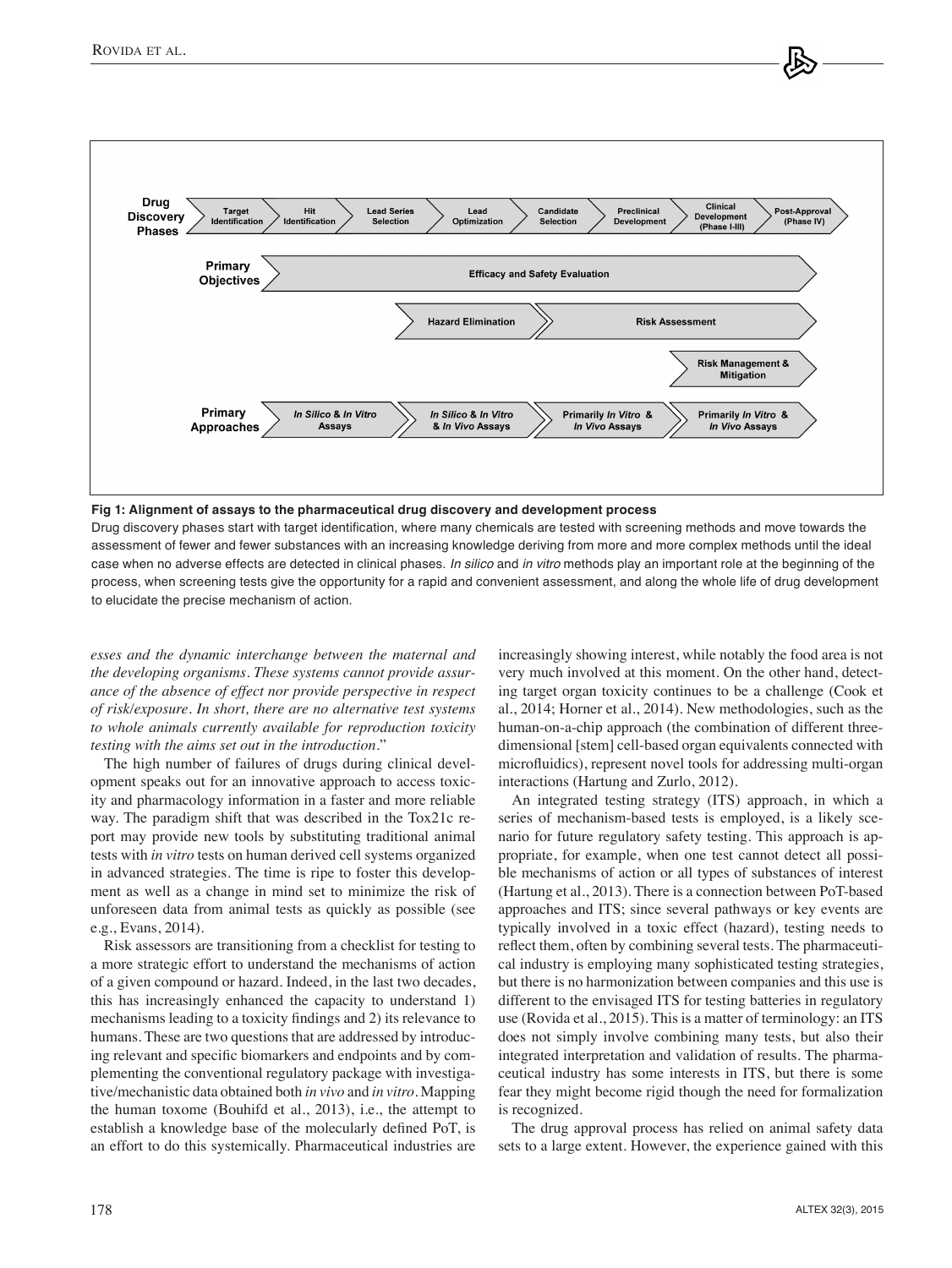approach is too solid to be abandoned in a short time and any change should be introduced in a stepwise mode. The main hurdle derives from the effort that is required. Regulators and national institutes should subsidize it in the interest of the general population. For example, some initiatives should include funding new studies that apply advanced techniques, fast track evaluation of dossiers that include the double assessment, fee reduction, and so on. Along these lines, in the field of cardiac drug safety, there are on-going initiatives aiming to define a new paradigm in which proarrhythmic risk would be primarily assessed using non-clinical *in vitro* and *in silico* human models based on solid mechanistic considerations of torsades de pointes proarrhythmia (Sager et al., 2014).

New *in vitro* technologies should be accepted following a tailored qualification that includes fit for purpose assessment, reproducibility, mechanistic validation and demonstration of relevance. In fact, the classical validation paradigm is not appropriate for new methods. Quality assurance should have the highest priority for strengthening the scientific basis for evaluation. Scientific discussion on this topic has just begun and full applicability of this concept is not yet mature. However, more efforts should be directed towards this goal.

An interesting approach is the safe harbor concept (Lesko et al., 2003), when two strategies are applied in parallel and compared. Submitted data from new approaches are not immediately used for decision-making; rather the concept of Safe Harbor asks that for a certain period, the new 3R method is run in parallel with the conventional test, in order to collect information that may then help to make the ultimate decision for regulatory acceptance of the new method. Long-term experience will demonstrate whether the new strategy is more effective. This gives the regulators insight into its usefulness and could support the fit-for purpose qualification.

To cope with the new challenge, it is of utmost priority to collect all available information in an inventory that must be publicly accessible to some extent, even though protecting confidential information. More cross talk between the US and EU should be encouraged.

As requested by Tox21c, toxicology should be based on the evaluation of the cell toxicity pathways that need to be carefully mapped. The project is ambitious and huge and thus a systematic approach for identification of the toxicity pathways should be established. A starting point may be the selection of priority pathways with substances that work through well-known pathways. The project should be developed in many research centers and therefore a centralized institution should coordinate the activities and collect the data that must be organized in a suitable database. The human toxome project is ongoing in the area of chemical risk assessment. Enlargement to include needs of the pharmaceutical and food industries should not be impossible and *vice versa*.

From this point of view, the pharmaceutical approach is very much different compared to the evaluation of chemicals, because human data are available and patient doses known. The food industry often has few human safety data available. However, such data exist for non-desired food ingredients, such as pesticides, where realistic modeling of exposure can be obtained by measuring residues in crops and other potential sources along the food chain. In addition to that, the new paradigm may also accelerate the approval process, hopefully, with fewer side effects on humans. On the reverse side, there are probably many effective drugs that do not enter the clinical phase only because of negative effects on animals during the non-clinical phase.

#### **Conclusions**

The application of Tox21c approaches may aid the safety prediction for drugs and novel food. The process is very complex and needs further work, also considering that implementation is not through replacement of individual patches.

Starting from what is available today, retrospective analyses of new human data may help in the definition of the new strategy. Currently, new *in vitro* methods are validated against animal models; However, this approach will not help to improve the prediction of the effects of a substance in the human organism in case the animal model is biased.

The pharmaceutical industry has already welcomed the mechanistic thinking, but there is a gap between research and regulatory acceptance. The latter must be open to 1) evaluation of novel methods for human relevance, 2) not adding new methods as an additional layer atop traditional methods (after a process to assess usefulness of both). Solid data are needed before a paradigm shift can be realized.

The paradigm shift must be introduced gradually. Accepting new methods is not straightforward since they will never replace a traditional one directly; most of the time, a new method will refine the strategy, which includes the abandoning of earlier components, and in the future this may lead to a reduced need for animal data. The new technologies, including omics, computer modelling, mechanistic approaches, etc. are definitely underexploited for regulatory purposes, even though the majority of the novel methodologies are already applied in screening during drug discovery and as such avoid bad candidates making it to regulatory testing.

#### **References**

- Alépée, N., Bahinski, T., Daneshian, M. et al. (2014). Stateof-the-art of 3D cultures (organs-on-a-chip) in safety testing and pathophysiology – a t4 report. *ALTEX 4*, 441-477. [http://](http://dx.doi.org/10.14573/altex1406111) [dx.doi.org/10.14573/altex1406111](http://dx.doi.org/10.14573/altex1406111)
- Andersen, M., Betts, K., Dragan, Y. et al. (2014). Developing microphysiological systems for use as regulatory tools – challenges and opportunities. *ALTEX 31*, 364-367. [http://dx.doi.](http://dx.doi.org/10.14573/altex.1405151) [org/10.14573/altex.1405151](http://dx.doi.org/10.14573/altex.1405151)
- Arrowsmith, J. (2011). Trial watch: Phase II failures: 2008-2010. *Nat Rev Drug Discov 10*, 328-329. [http://dx.doi.org/10.1038/](http://dx.doi.org/10.1038/nrd3439) [nrd3439](http://dx.doi.org/10.1038/nrd3439)
- Arrowsmith, J. and Miller, P. (2013). Trial Watch: Phase II and Phase III attrition rates 2011-2012. *Nat Rev Drug Disc 12*, 569.<http://dx.doi.org/10.1038/nrd4090>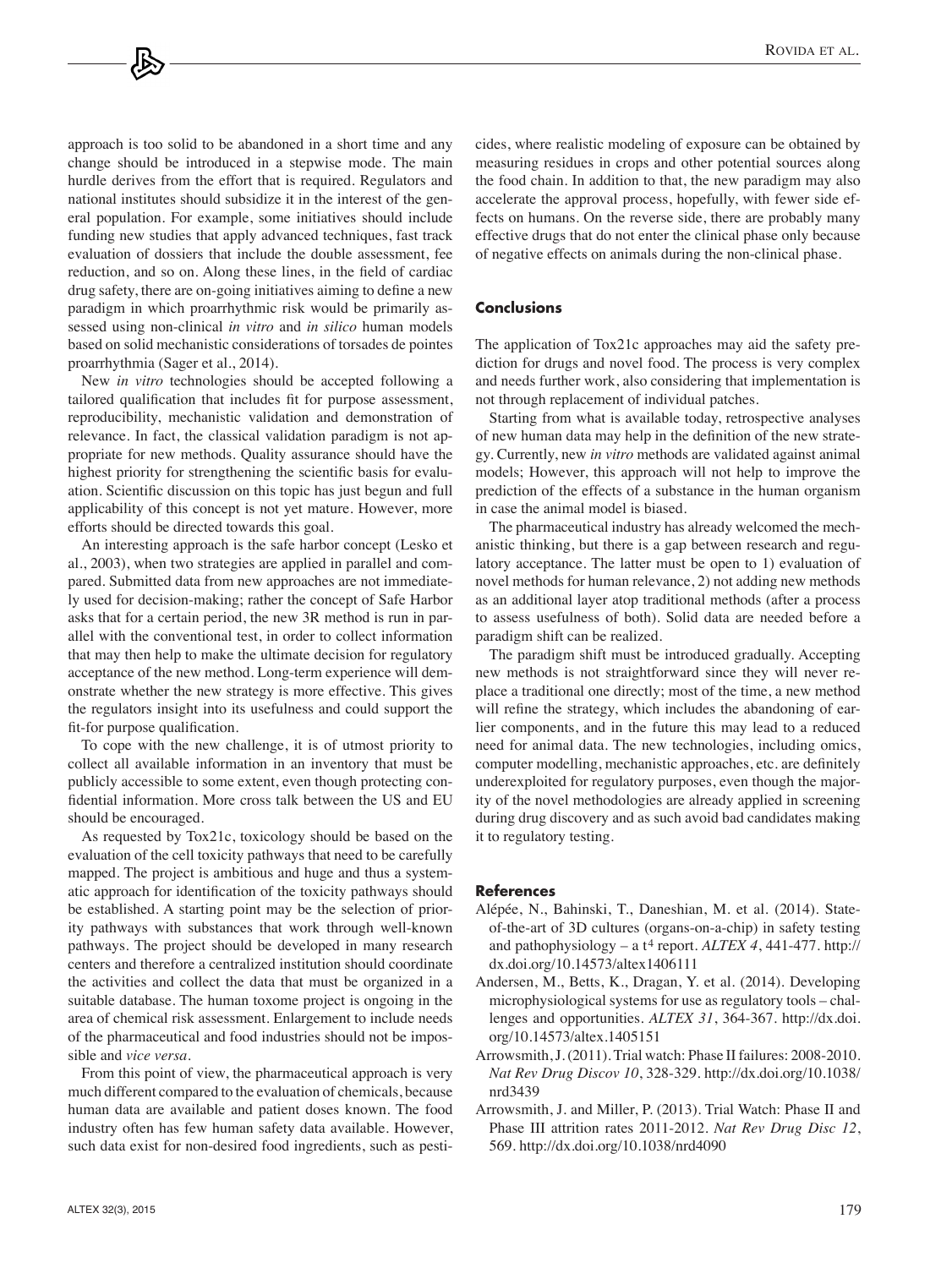- Bass, A. S., Cartwright, M. E., Mahon, C. et al. (2009). Exploratory drug safety: a discovery strategy to reduce attrition in development. *J Pharmacol Toxicol Methods 60*, 69-78. [http://](http://dx.doi.org/10.1016/j.vascn.2009.04.194) [dx.doi.org/10.1016/j.vascn.2009.04.194](http://dx.doi.org/10.1016/j.vascn.2009.04.194)
- Bouhifd, M., Hartung, T., Hogberg, H. T. et al. (2013). Review: Toxicometabolomics. *J Appl Toxicol 33*, 1365-1383. [http://](http://dx.doi.org/10.1002/jat.2874) [dx.doi.org/10.1002/jat.2874](http://dx.doi.org/10.1002/jat.2874)
- Bouhifd, M., Hogberg, H. T., Kleensang, A. et al. (2014). Mapping the human toxome by systems toxicology. *Basic Clin Pharmacol Toxicol 115*, 24-31. [http://dx.doi.org/10.1111/](http://dx.doi.org/10.1111/bcpt.12198) [bcpt.12198](http://dx.doi.org/10.1111/bcpt.12198)
- Cases, M., Briggs, K., Steger-Hartmann, T. et al. (2014). The eTOX data-sharing project to advance in silico drug-induced toxicity prediction. *Int J Mol Sci 15*, 2136-2154. [http://dx.doi.](http://dx.doi.org/10.3390/ijms151121136) [org/10.3390/ijms151121136](http://dx.doi.org/10.3390/ijms151121136)
- Chapman, K., Creton, S., Kupferschmidt, H. et al. (2010). The value of acute toxicity studies to support the clinical management of overdose and poisoning: A cross-discipline consensus. *Regul Toxicol Pharm 58*, 354-359. [http://dx.doi.](http://dx.doi.org/10.1016/j.yrtph.2010.07.003) [org/10.1016/j.yrtph.2010.07.003](http://dx.doi.org/10.1016/j.yrtph.2010.07.003)
- Chapman, K. L., Holzgrefe, H., Black, L. et al. (2013). Pharmaceutical toxicology: Designing studies to reduce animal use, while maximizing human translation. *Regul Toxicol Pharm 66*, 88-103.<http://dx.doi.org/10.1016/j.yrtph.2013.03.001>
- Coecke, S., Balls, M., Bowe, G. et al. (2005). Guidance on good cell culture practice. *Altern Lab Anim 33*, 261-287.
- Cook, D., Brown, D., Alexander, R. et al. (2014). Lessons learned from the fate of AstraZeneca's drug pipeline: A fivedimensional framework. *Nat Rev Drug Discov 13*, 419-431. <http://dx.doi.org/10.1038/nrd4309>
- EFSA (2009). Opinion of the Scientific Committee on a request from EFSA on existing approaches incorporating replacement, reduction and refinement of animal testing: applicability in food and feed risk assessment. *EFSA J 1052*, 1-77. [http://](http://dx.doi.org/10.2903/j.efsa.2009.1052) [dx.doi.org/10.2903/j.efsa.2009.1052](http://dx.doi.org/10.2903/j.efsa.2009.1052)
- EFSA (2011). Scientific opinion. Scientific opinion on genotoxicity testing strategies applicable to food and feed safety assessment (69 pp.). *EFSA J 9*, 2379. [http://dx.doi.org/10.2903/j.](http://dx.doi.org/10.2903/j.efsa.2011.2379) [efsa.2011.2379.](http://dx.doi.org/10.2903/j.efsa.2011.2379)
- EFSA (2012). Scientific opinion. Guidance for submission for food additive evaluations (60 pp.). *EFSA J 10*, 2760. [http://](http://dx.doi.org/10.2903/j.efsa.2012.2760) [dx.doi.org/10.2903/j.efsa.2012.2760.](http://dx.doi.org/10.2903/j.efsa.2012.2760)
- EFSA (2014). Scientific report of EFSA. Modern methodologies and tools for human hazard assessment of chemicals (87 pp.). *EFSA J 12*, 3638.<http://dx.doi.org/10.2903/j.efsa.2014.3638>
- EMA (2011). Statement of the EMA position on the application of the 3Rs (replacement, reduction and refinement) in the regulatory testing of human and veterinary medicinal products. EMA/470807/2011.
- EMA (2014). Concept paper on review and update of EMA guidelines to implement best practice with regard to 3Rs (replacement, reduction and refinement) in regulatory testing of medicinal products. EMA/CHMP/CVMP/JEG-3Rs/704685/2012 (draft).
- FDA (2013). Good Review Practice: Clinical Review of Investigational New Drug Applications[. http://www.fda.gov/down-](http://www.fda.gov/downloads/Drugs/GuidanceComplianceRegulatoryInformation/UCM377108.pdf)

[loads/Drugs/GuidanceComplianceRegulatoryInformation/](http://www.fda.gov/downloads/Drugs/GuidanceComplianceRegulatoryInformation/UCM377108.pdf) UCM377108.pdf

- Evans, E. W. (2014). Regulatory forum commentary: Is unexpected immunostimulation manageable in pharmaceutical development? *Toxicol Pathol 42*, 1053-1057. [http://dx.doi.](http://dx.doi.org/10.1177/0192623313513075) [org/10.1177/0192623313513075](http://dx.doi.org/10.1177/0192623313513075)
- Ewart, L., Aylott, M., Deurinck, M. et al. (2014). The concordance between nonclinical and Phase I clinical cardiovascular assessment from a cross-company data sharing initiative. *Toxicol Sci 142*, 427-435. [http://dx.doi.org/10.1093/toxsci/](http://dx.doi.org/10.1093/toxsci/kfu198) [kfu198](http://dx.doi.org/10.1093/toxsci/kfu198)
- Hay, M., Thomas, D. W., Craighead, J. L. et al. (2014). Clinical development success rates for investigational drugs. *Nat Biotech 32*, 40-51. <http://dx.doi.org/10.1038/nbt.2786>
- Hartung, T. (2007). Food for thought ... on cell culture. *ALTEX 24*[, 143-152. http://www.altex.ch/resources/altex\\_](http://www.altex.ch/resources/altex_2007_3_143_147_FFT_HartungE.PDF)  2007\_3\_143\_147\_FFT\_HartungE.PDF
- Hartung, T. and Zurlo, J. (2012). Food for thought … Alternative approaches for medical countermeasures to biological and chemical terrorism and warfare. *ALTEX 29*, 251-260. <http://www.altex.ch/Current-issue.50.html?iid=133&aid=1>
- Hartung, T. (2013). Look Back in anger what clinical studies tell us about preclinical work. *ALTEX 30*, 275-291. [http://](http://www.altex.ch/All-issues/Issue.50.html?iid=142&aid=1) [www.altex.ch/All-issues/Issue.50.html?iid=142&aid=1](http://www.altex.ch/All-issues/Issue.50.html?iid=142&aid=1)
- Hartung, T., Luechtefeld, T., Maertens, A. and Kleensang, A. (2013). Food for thought … Integrated testing strategies for safety assessment. *ALTEX 30*, 3-18. [http://altweb.jhsph.edu/](http://altweb.jhsph.edu/altex/30_1/FFTHartung.pdf) [altex/30\\_1/FFTHartung.pdf](http://altweb.jhsph.edu/altex/30_1/FFTHartung.pdf)
- Hartung, T. (2014). 3D a new dimension of in vitro research. *Adv Drug Deliv Rev 70*, 69-69. [http://dx.doi.org/10.1016/j.](http://dx.doi.org/10.1016/j.addr.2014.04.003) [addr.2014.04.003](http://dx.doi.org/10.1016/j.addr.2014.04.003)
- Hornberg, J. J., Laursen, M., Brenden, N. et al. (2014). Exploratory toxicology as an integrated part of drug discovery. Part I: Why and how. *Drug Discov Today 19*, 1131-1136. [http://](http://dx.doi.org/10.1016/j.drudis.2013.12.008) [dx.doi.org/10.1016/j.drudis.2013.12.008](http://dx.doi.org/10.1016/j.drudis.2013.12.008)
- Horner, S., Robinson, S., Lees, D. et al. (2014). Target organ profiles in toxicity studies supporting human dosing: An assessment of recovery and chronic dosing. *Regul Toxicol Pharmacol 70*, 270-285. [http://dx.doi.org/10.1016/j.yrtph.2014.07.008.](http://dx.doi.org/10.1016/j.yrtph.2014.07.008)
- Huang, R., Sakamuru, S., Martin, M. T. et al. (2014). Profiling of the Tox21 10K compound library for agonists and antagonists of the estrogen receptor alpha signaling pathway. *Sci Rep 4*, 5664-5664. <http://dx.doi.org/10.1038/srep05664>
- Igarashi, T., Nakane, S. and Kitagawa, T. (1995). Predictability of clinical adverse reactions of drugs by general pharmacology studies. *J Toxicol Sci 20*, 77-92. [http://dx.doi.org/10.2131/](http://dx.doi.org/10.2131/jts.20.77) [jts.20.77](http://dx.doi.org/10.2131/jts.20.77)
- Kavlock, R., Chandler, K., Houck, K. et al. (2012). Update on EPA's ToxCast program: Providing high throughput decision support tools for chemical risk management. *Chem Res Toxicol 25*, 1287-1302.<http://dx.doi.org/10.1021/tx3000939>
- Keating, C., Ewart, L., Grundy, L. et al. (2014). Translational potential of a mouse in vitro bioassay in predicting gastrointestinal adverse drug reactions in Phase I clinical trials. *Neurogastroenterol Motil 26*, 980-989. [http://dx.doi.org/10.1111/](http://dx.doi.org/10.1111/nmo.12349) [nmo.12349](http://dx.doi.org/10.1111/nmo.12349)